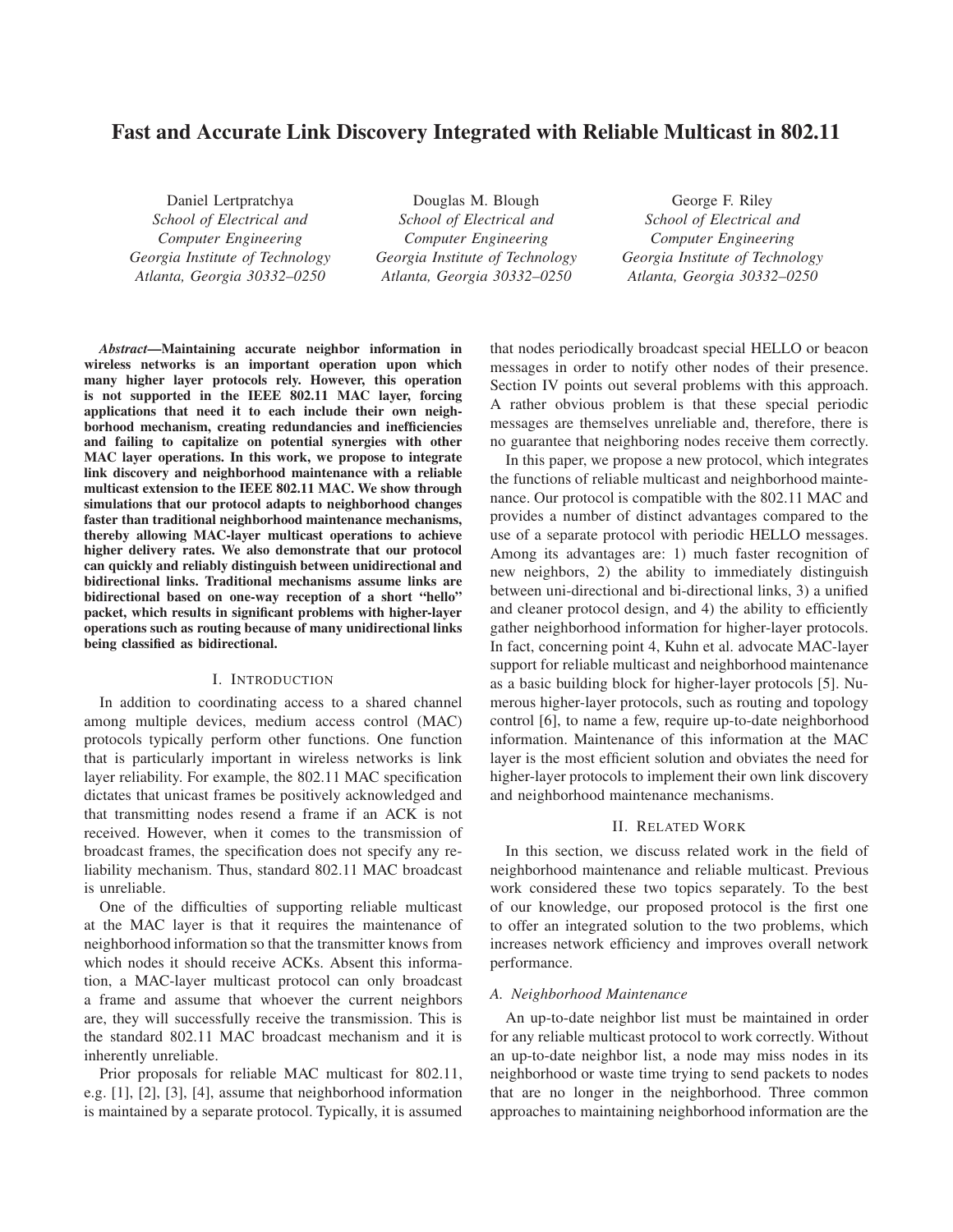HELLO-based approach, the random access approach, and topology control.

In a HELLO-based approach, nodes rely on HELLO messages from other nodes to maintain their neighbor lists. Each node adds a new neighbor whenever it receives a HELLO message from a node not currently on the list, and removes a node from its neighbor list if it has not received any frame from that node within a HELLO timeout. Nodes use HELLO messages as heartbeat messages to prevent neighbor nodes from mistakenly removing them from their neighbor list when the nodes have no frames to transmit. Using HELLO messages consumes network bandwidth and incurs delays since a node is required to hear a HELLO message to detect a new neighbor.

Several studies on HELLO messages have been done. Chakeres and Belding-Royer [7] proposed that the characteristics of HELLO messages should be the same as that of data packets. Tan and Seah [8] and Stanze, et al. [9], proposed that HELLO message frequency should be dynamically adjusted according to the mobility in the network, where mobility is measured by changes in the one hop neighbors. Turnover-based adaptive HELLO protocol (TAP) [10] adjusts HELLO message frequency according to the current speed.

In a random access approach, nodes operate in different states. In birthday protocols [11], nodes randomly choose to enter a transmit, listen, or energy saving state in each time slot. A node transmits one beacon in the transmit state. If there is no collision, nodes in the listen state will receive the beacon and recognize the sender. Borbash, et al. [12], relax the requirement by allowing nodes to operate asynchronously. Vasudevan, et al. [13], considered an ALOHA-like neighbor discovery in a synchronous system and showed that improvement can be made if nodes have a collision detection mechanism. They also proved the expected time for a node to discover all neighbors. Being statistical in nature, these approaches converge over time to an accurate neighborhood view, but they therefore do not handle dynamic situations, e.g. networks with mobility.

The last approach to discover neighbors is topology control [6]. The goal of topology control is to dynamically adjust the transmission power of each node to maintain some property of the network. These properties often require the knowledge of neighbor nodes. Thus, neighbor discovery is often integrated as a part of topology control. However, these neighbor discovery mechanisms are not performed at the MAC layer. In a topology control proposed by Wattenhofer et al. [14], each node sends a beacon with growing transmission power until the number of neighbors exceeds the threshold, or the maximum transmission power is reached. In LMST protocol [15] and k-Neigh protocol [16], each node sends a beacon at the maximum transmission power to announce its presence. Every node that receives the beacon stores the identity and the estimated distance of the sender.

Unlike previously proposed neighborhood maintenance protocols that operate as external protocols, our proposed protocol is integrated into the MAC layer. Thus, higher layer protocols do not need to implement their own neighborhood maintenance mechanism. Integrating a neighborhood maintenance mechanism into the MAC layer results in a more up-to-date neighborhood information that provides higher reliability to multicast transactions. More accurate classification of unidirectional and bidirectional links can improve the performance of routing algorithms [17], [18].

### *B. Reliable Multicast*

Two major approaches have been proposed to provide reliability for multicast frames at the MAC layer. One approach is using out-of-band signaling to provide feedback to a multicast sender. Examples include RBMAC [19] and BPBT [20]. To use out-of-band signaling, special hardware is required at each node, which may not be practical.

The second MAC-based multicast approach uses positive acknowledgment. Several protocols employing this approach have been proposed [1], [2], [3], [21], [22], [23]. BMW [1], MMP [2] and MWB [3] modified frame headers to include multiple receivers' addresses. In BMW, the source selects one multicast receiver to reply with an ACK in a round-robin fashion. In MMP and MWB, each receiver replies with an ACK or a CTS sequentially as determined by its position in the DATA frame or the RTS frame.

More recent work focused on reducing the overhead of using positive acknowledgement [21], [22], [23]. In SRM, an access point selects a leader among its receivers to send acknowledgement back. However, SRM cannot guarantee that all nodes received the multicast frame since only the leader sends an acknowledgement. In [22], [23], CTS and ACK frames are modified to include a pre-allocated DS-CDMA code and BPSK symbol, respectively. These codes were chosen such that the CTS and ACK frames can be received simultaneously. Thus, only one CTS slot and ACK slot are required. However, this approach requires the keys to be predetermined to prevent key collision and special hardware is required at each node.

A more recent IEEE 802.11aa draft, which is being proposed, provides a reliability to multicast transaction in an infrastructure network by using Block ACK mechanism. An access point transmits multiple multicast frames to its associated stations before sending a Request for ACK to instruct each station to acknowledge multicast frames. Block ACK can reduce the ACK overhead but also delays transmission of important neighbor information.

Our proposed protocol uses positive acknowledgment to provide reliability for multicast frames at the MAC layer and does not rely on out-of-band signaling. Our protocol differs from other protocols that use positive acknowledgements in that our protocol uses a frame size as a threshold for a four-way transaction. Previously proposed protocols either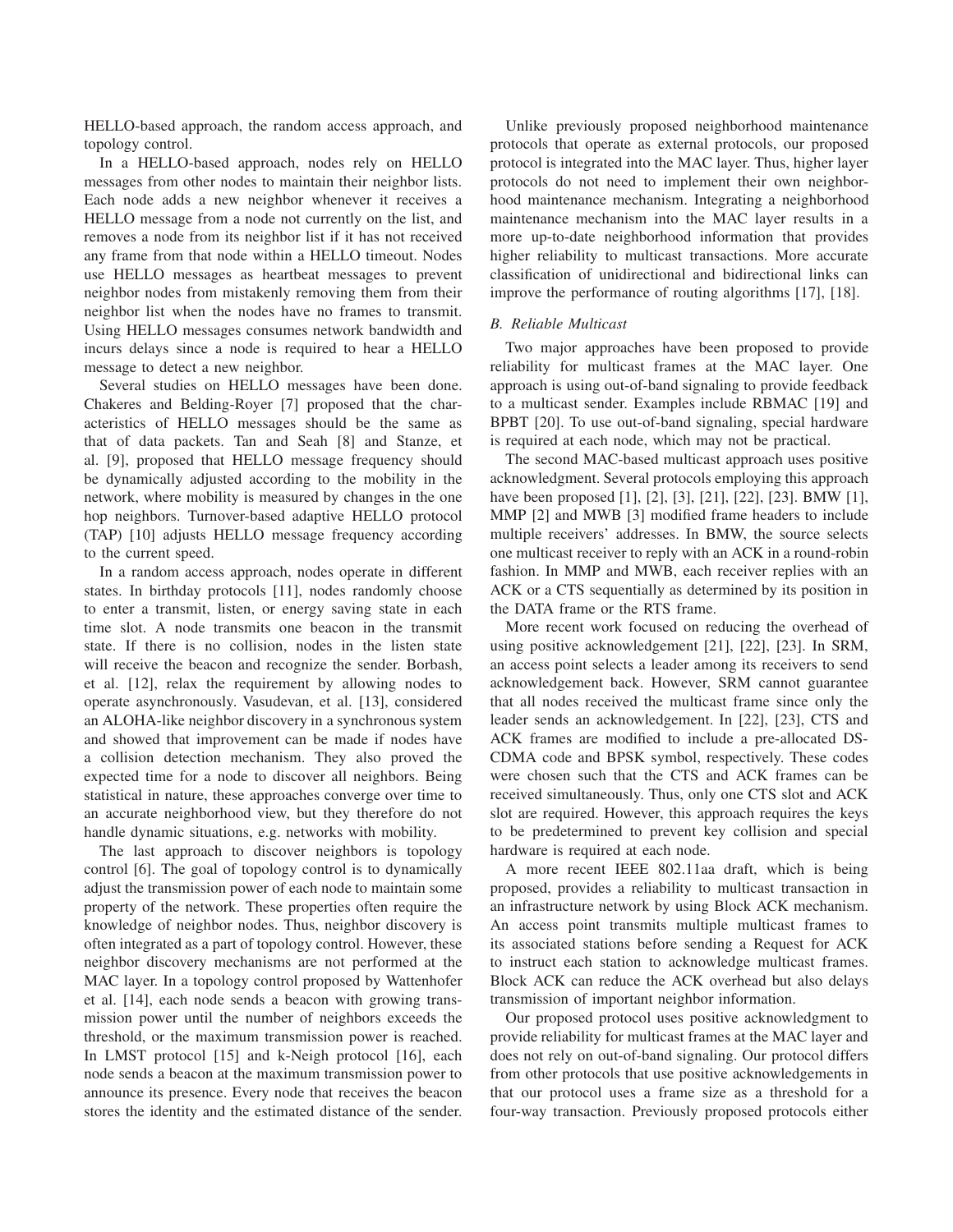exclusively use a four-way transaction in all transactions, or use a four-way transaction to recover the loss. We show in Section IV that using a threshold-based approach results in a better bandwidth utilization.

# III. LINK DISCOVERY PROTOCOL AND RELIABLE MULTICAST

We propose an extension for the IEEE 802.11 framework called Link Discovery with Reliable Multicast protocol (LDM). The proposed protocol has two main goals. One goal is to dynamically track nodes' neighbor sets within the MAC layer and the other is to provide reliability for MAC-layer multicast frames. To achieve the first goal, LDM provides a mechanism for devices to quickly recognize changes in their neighbor sets. Since many higher-layer protocols require neighborhood maintenance, supporting this capability efficiently at the MAC layer will both simplify the design of higher layers and eliminate potential redundancies in their execution. Thus, a unified MAC layer that supports both reliable multicast and neighborhood maintenance will streamline overall network performance. Before presenting our link discovery mechanism, we present the reliable multicast protocol it relies on, which is an enhancement of existing 802.11 reliable multicast protocols.

### *A. Basic Reliable Multicast Protocol*

LDM modifies the default 802.11 frame headers to include additional receivers' addresses for a multicast transaction. Figure 1 shows the modified frame structure. LDM introduces a new field in the MAC header called Extended Control field. The Extended Control field is an 8-bit field where the least significant bit is called the "Join ACK" bit, and the next three bits are called the "Join ACK level".

Similar to 802.11 unicast, LDM supports both two-way and four-way transactions. LDM differentiates between twoway and four-way transaction by frame size. Figure 2 illustrates the two scenarios of LDM.

For a two-way transaction, the DATA frame is modified to include multiple receivers addresses. The ACK frame is modified to include the ACK sender's address. The multicast source selects as many receivers from its neighbor list as permitted by the maximum 802.11 frame size. Thus, the total number of addresses LDM can have in a transaction is limited by the data size. The multicast source splits a multicast transaction into multiple sub-transactions if it cannot support all neighbors in one transaction. The multicast source sets the Join ACK bit to 1 in the last sub-transaction, and to 0 in the other subtransactions.

A multicast source initiates a two-way transaction by sending a modified DATA frame. If the multicast source selects N receivers and sets the Join ACK bit to 0, the time after the DATA frame is divided into  $N$  ACK slots. If the Join ACK bit is set to 1, the time is divided into  $N+1$  slots. All ACK slots are separated by SIFS. When a node receives the DATA frame, it checks if the DATA frame is addressed to itself or not. If the DATA frame is addressed to itself, the node schedules transmission of a modified ACK frame in a corresponding ACK slot according to its position in the DATA frame. If ACK frames from all  $N$  selected neighbors are received, the multicast source considers the multicast transaction completed. If ACKs from some receivers are not received, the source re-includes the missed-ACK receivers in a subsequent sub-transaction or re-starts the multicast transaction for the missed-ACK receivers if no additional subtransactions are scheduled. The source re-transmits to each failed receiver seven times before giving up.

For a four-way transaction, the RTS is modified to include multiple addresses and an 48-bit nonce. A multicast source initiates a four-way transaction by sending a modified RTS frame that includes N selected receiver addresses and an 48 bit nonce. The time after the RTS frame is divided into N CTS slots. When a node receives the RTS frame it checks if its address is present in the RTS frame or not. If the node address is included in the RTS frame, it schedules transmission of a modified CTS frame according to its position in the RTS frame. All nodes that received the RTS frame save the 48-bit nonce associated with the RTS frame.

If the multicast source receives at least one CTS, the multicast source schedules transmission of the DATA frame. The DATA frame is a standard 802.11 DATA frame with the address FB:FF:FF:FF:FF:FF in the Address 1 field to indicate that the DATA is the multicast frame. The DATA frame also has the previously generated nonce in the Address 3 field. The purpose of the 48-bit nonce is to match between RTS and DATA frames. The time after the DATA frame is divided into  $N$  slots if the Join ACK bit was set to 0 or  $N + 1$  slots if the Join ACK bit was set to 1. Each multicast receiver that correctly received the DATA frame with the matched nonce schedules transmission of a modified ACK frame in an ACK slot according to its position in the RTS frame. If all ACK from  $N$  selected receivers are received, the multicast source considers the multicast transaction completed. If ACK frames from some receivers are missing, the multicast source re-includes the missed-ACK receivers in the subsequent transactions.

## *B. Link Discovery*

Our main goal in designing LDM is to enable nodes to quickly recognize neighborhood changes and to eliminate the need for a separate neighborhood maintenance mechanism. Neighborhood maintenance typically involves the use of separate HELLO messages in a network. This HELLO mechanism, in addition to being wasteful of network bandwidth, has several other deficiencies we demonstrate in Section IV. In LDM, every frame that includes its sender's address and has the same transmission characteristics as a DATA frame serves the same function as a HELLO message. Every node has a countdown timer that counts from the last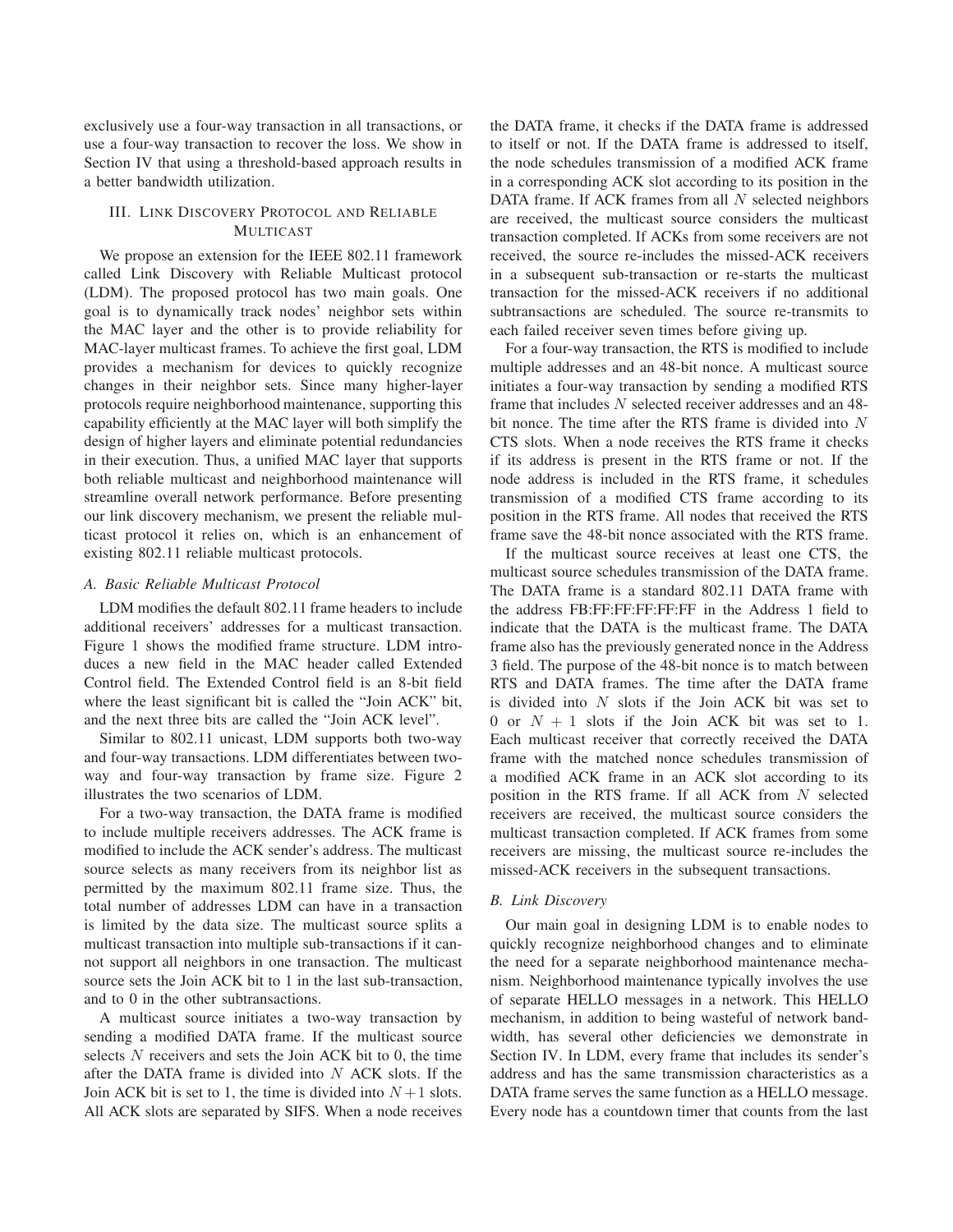

Figure 2. Link discovery with reliable multicast

time it sent a frame that can be treated as a HELLO message. If the countdown timer expires, the node sends out a data frame that serves as a HELLO message.

In our protocol, we distinguish between incoming neighbors and bidirectional neighbors. Node A considers node B as an incoming neighbor if A received frames transmitted by B. For node B to be considered a bidirectional neighbor by A, two conditions must be satisfied: 1) B must be able to receive frames sent by A, and 2) A must be able to receive ACKs from B. We do not assume that all links are bidirectional as Kotz, et al. [24] showed that the probability of an asymmetric link can be as high as 24 percent. Assuming all links are bidirectional can degrade the network performance when unidirectional links are present [17], [18].

To enable fast neighbor discovery and differentiation between unidirectional and bidirectional links, LDM provides an extra  $(N + 1)$ th ACK slot for a new node to send an ACK frame called the Join ACK slot. If the node is not addressed in the DATA/RTS frames and the Join ACK bit is set to 1, the node randomly decides to send an ACK in the Join ACK slot with a probability that is indicated by the Join ACK level. Therefore, the new node is able to make its presence known to the sender as soon as it receives a DATA frame. The sender is also able to classify the new node as a bidirectional neighbor immediately since both bidirectional conditions are satisfied.

The Join ACK level maps to a probability value, which is used to reduce the chance of ACK collision when multiple nodes try to join at the same time. The sender adjusts the level according to what happened in the previous Join ACK slot. The sender assumes that the probability is too low if no transmission is detected during the previous Join ACK slot, and increases the probability level. If the sender detects a transmission, but failed to receive a frame, it assumes that multiple nodes are trying to join at the same time. The sender then decreases the probability level. If the sender correctly receives an ACK from a new neighbor, the sender does not change the probability level. The mapping between the probability level and the probability value, and how a sender adjusts the probability level, can be set to match a current network's condition.

Neighbor classification works as follows: consider two nodes A and B, A classifies B as an incoming neighbor if A receives a DATA frame or a HELLO from B that does not include A in the destination list. A then sends a Join ACK to B. After receiving a Join ACK from A, B classifies A as a bidirectional neighbor, because B is certain that its transmission can be ACKed by A. In the next transmission by B, it includes A in the destination list. Upon receiving the DATA from B, A can now classify B as a bidirectional neighbor since A knows that its Join ACK was correctly received by B. If a link from A to B is unidirectional, B will recognize A as an incoming neighbor since it can receive a DATA frame or a HELLO from A. In this case, B keeps track of the number of times it sends a Join ACK to A and it stops trying to join after seven attempts, at which time it classifies the link as unidirectional.

Two mechanisms are used to detect when a neighbor leaves the neighborhood: a retransmission limit and a timeout. A node keeps track of the number of retransmissions to each bidirectional neighbor. If the number of retransmissions is seven, the node considers the neighbor to be an incoming neighbor. A node removes an entry from its neighbor list if it has not received any frame from a neighbor within a timeout period.

#### *C. Reliability and Scalability*

LDM uses positive acknowledgments as a means to provide reliability. A sender includes a list of all intended receivers in an RTS or a DATA frame. Each receiver then replies with a CTS or an ACK sequentially according to its position in the RTS or the DATA frame. If a neighbor did not reply with an ACK, the source resends to that neighbor in a subsequent sub-transactions or in a separated transaction.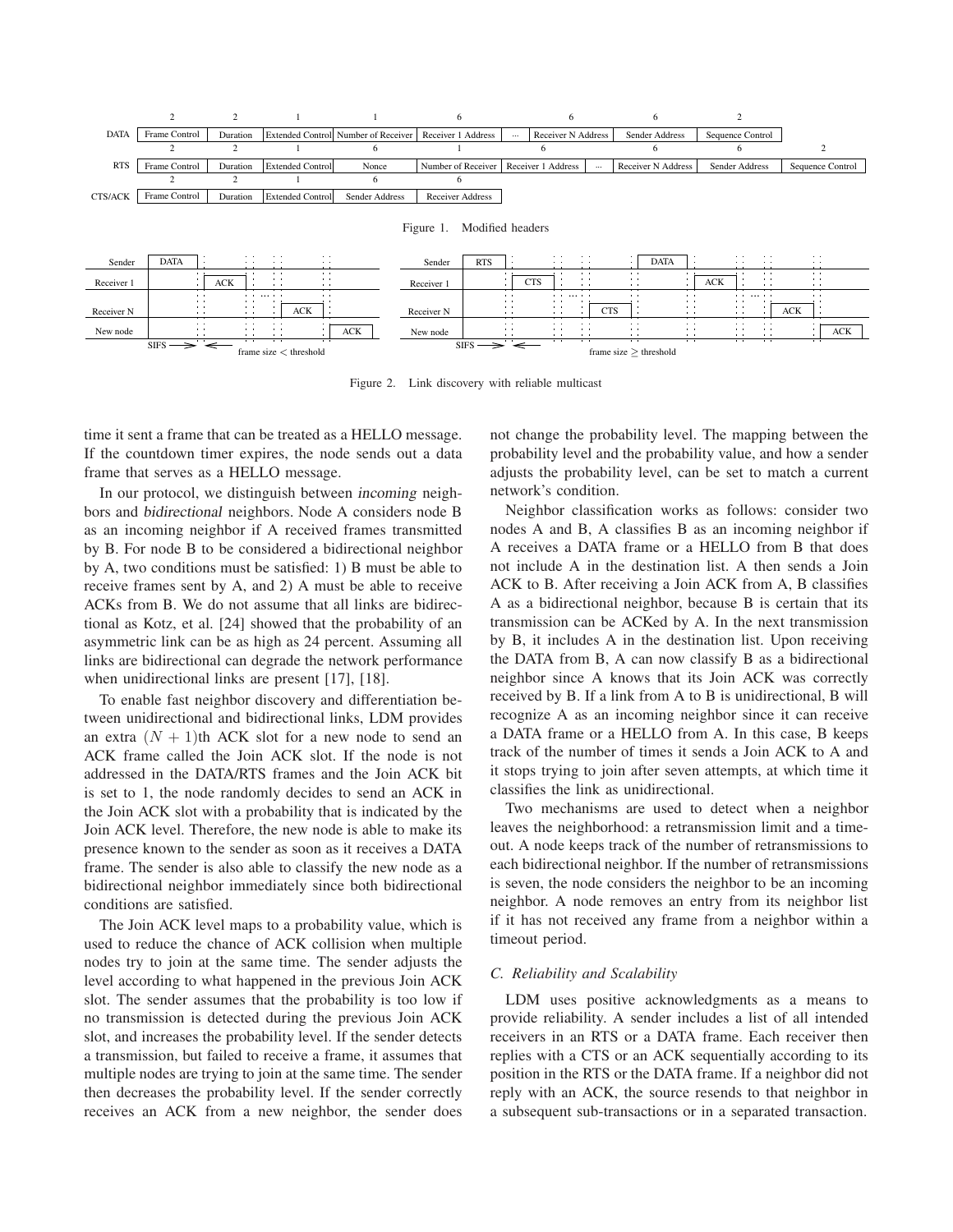As illustrated in Figure 2, the transmissions of CTS and ACK from receivers one by one are time consuming. The time required is an increasing function of the number of multicast receivers. Although we do not set a limit on the number of multicast receivers, there are two factors that affect the maximum number of receivers in the multicast transactions.

First, the IEEE 802.11 specification imposes limits on the maximum frame size. Thus, the maximum number of addresses in the header depends on the size of the data. LDM is guaranteed to support at least three receivers since the original MAC header has four address fields. LDM uses one address field for the sender address and the remaining three address fields for three receivers. More than three receivers can be supported if the data size is smaller. If a hard limit is placed on the data size, the minimum number of receivers that can be supported in one frame can be increased.

The second factor is the overhead of the positive acknowledgement approach. One of the problems of using the positive acknowledgement approach is the ACK explosion problem. All multicast protocols that employ the positive acknowledgement approach experience this problem. We evaluate the efficiency of the protocol in Section IV-H.

### IV. PERFORMANCE EVALUATION

We have evaluated our protocol performance through simulation. In this section, we provide details of the simulation environment, the assumptions, and the simulation results.

#### *A. Simulation Parameters and Assumptions*

We used ns-3.10 simulator to evaluate the performances of all protocols. We considered the physical interference (PI) model in this work. In the PI model, interference from all concurrent transmitters in the network, no matter how distant, is factored into the signal-to-interference-plus-noise ratio (SINR) value at the receiver, and the SINR value determines the probability that a transmission is successful.

We compare our protocol against existing 802.11 reliable multicast protocols, MMP [2] protocol and MWB [3], supplemented with HELLO-based neighborhood maintenance. All HELLO messages have the same characteristics as DATA frames [7]. Two variations of HELLO mechanisms were used: a simple HELLO message mechanism where all nodes send a HELLO message every one second and the timeout is two seconds, and the TAP protocol [10], where HELLO rate varies with node velocity.

For LDM protocol, the Join ACK probability value ranges from 0.125 to 1. The mapping function used in the simulation was  $Pr(Join) = \frac{1}{8} \times (1 + L)$  where L is the Join ACK level that ranges from 0 to 7. If a multicast source does not hear any transmission during the previous Join ACK slot, L is increased by one. If a multicast source detects a transmission but fails to receive the frame in the previous Join ACK slot, L is decreased by one.

Table I COMMON SIMULATION PARAMETERS

| <b>Parameter</b>       | Value                |
|------------------------|----------------------|
| Deployment area        | 1000 m by 1000 m     |
| Mobility model         | Random waypoint [25] |
| Speed                  | v to $v + 2$ m/s     |
| Pause time             | 0 <sub>s</sub>       |
| Simulation duration    | 600 seconds          |
| Propagation loss model | Log-distance         |
| Path-loss exponent     | 3                    |
| Device                 | IEEE 802.11g         |
| Transmission power     | $30 \,\mathrm{mW}$   |
| RTS/DATA               | 54 Mbps              |
| CTS/ACK                | 24 Mbps              |
| Application            | 2.5 Mbit/s On-Off    |
| Packet size            | $U(128, 1920)$ bytes |
| RTS threshold          | 1024 bytes           |

Common simulation parameters in Table I are used in all simulations, unless stated otherwise. All simulation results are averaged over ten simulation runs.

#### *B. The Idealized Neighborhood Relationship*

Under the PI model, the relationship between SINR and the probability of successful transmission is not a step function, where a transmission is always failed when SINR is below a certain threshold, and always successful when SINR is above this threshold. Since there is no threshold SINR in the PI model, there is no set maximum distance between transmitter and receiver and hence, the definition of which nodes are neighbors at any particular point in the simulation is not obvious. To evaluate how well the protocols maintain neighborhood information, we define an idealized neighborhood relationship between two nodes. Ideally, two nodes are considered neighbors if the distance between them maps to a specific SNR value or higher. The definition of the ideal neighbor distance is introduced as a means to evaluate how well the protocols maintain neighborhood information, but it does not affect the behavior of the protocols. In the simulations, a node considers another node as a bidirectional neighbor if it recognizes that there is a bidirectional link between them.

### *C. Evaluation Metrics*

We evaluated two aspects of each protocol: neighborhood maintenance and reliability. To evaluate a protocol's ability to maintain neighborhood information, we added two metrics to ns-3. The first metric was used to record neighbor add delay, which is the difference between the time when a node recognizes a new neighbor and the time when the new neighbor actually moves within the ideal neighbor distance. If the node recognizes the new neighbor before the new neighbor moves within range, which is possible due to the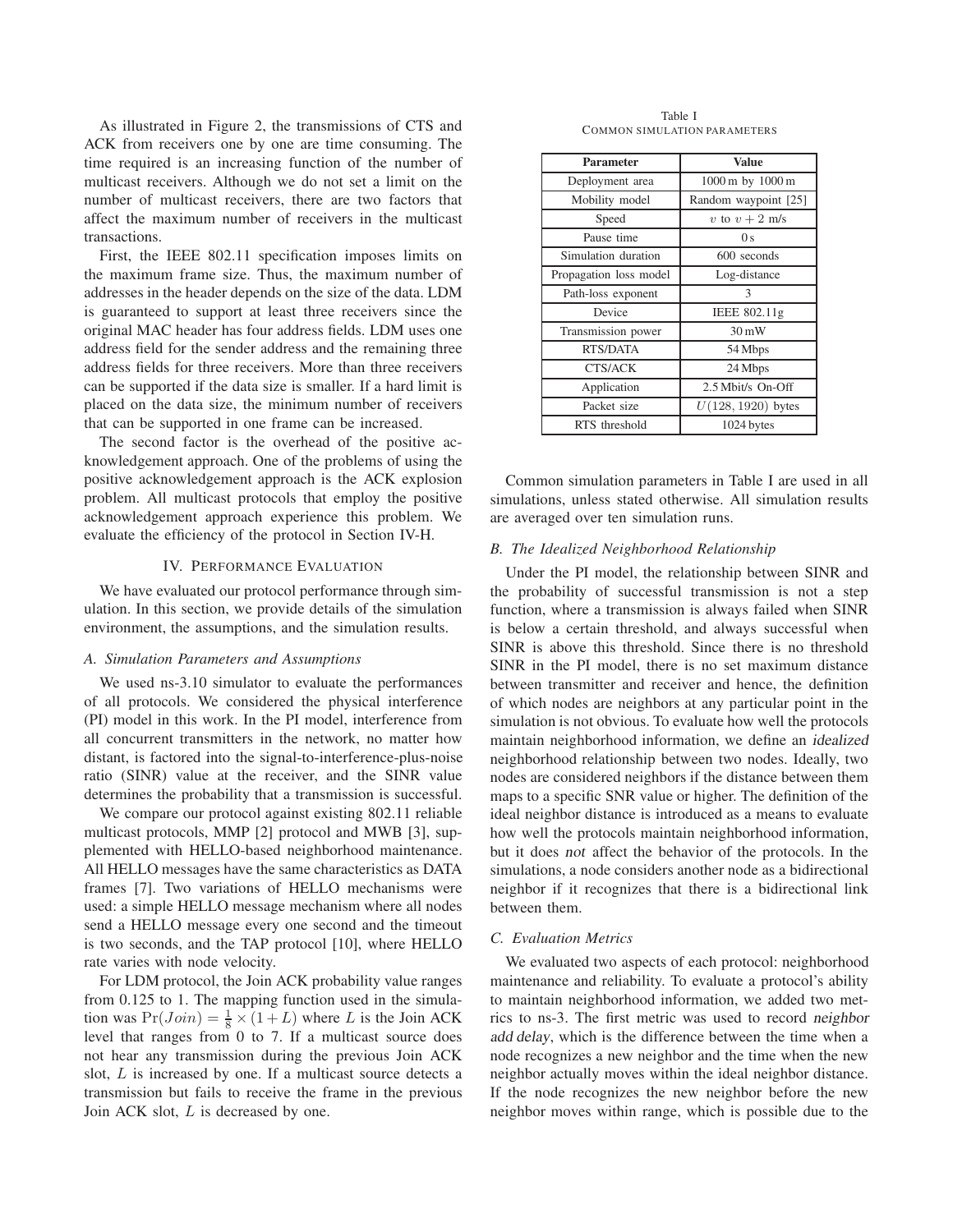

Figure 3. Add delay for each protocol under different SNR.

idealized definition of the neighbor distance, the neighbor add delay is set to zero.

The second metric was used to measure a protocol's ability to maintain neighborhood information in an environment where links' states are constantly changing. The second metric counts the number of transmissions resulting from a node that incorrectly classifies a unidirectional neighbor as a bidirectional neighbor. These transmissions waste bandwidth since the node is expecting an ACK from a unidirectional neighbor.

Multicast packet reception ratio (MPRR) was used to evaluate the protocol's reliability. Packet reception ratio for one receiver is defined as the total number of bytes received by that receiver divided by the number of bytes sent by a source during the time that the receiver was inside the ideal neighbor range from the source. MPRR is the average over the packet reception ratios for all ideal neighbors of the source.

To define the idealized neighborhood distance in the simulation, the add delay of the three protocols under different SNR values are reported in Figure 3. As seen from Figure 3, different ideal neighbor SNR (i.e. distance) yields different add delays. All subsequent simulation results are reported at the SNR value of 23.5 dB, which corresponds to an ideal neighbor distance of 41 meters under our simulation settings. Note that increasing or decreasing the chosen value by 1 dB has almost no impact on the add delay, meaning that the results are not very sensitive to this parameter value.

#### *D. Speed of Link Discovery and Its Impact*

In each simulation, forty nodes were placed randomly in the deployment area. Ten nodes were randomly selected as source nodes. One hop multicasts from the source nodes to nodes within their range were performed.

The add delays of different protocols are reported in Figure 4. Add delay was measured at the source nodes. We did not include non-source nodes in the evaluation since non-source nodes do not actively use their neighbor lists to transmit data. Therefore, a slight delay in maintaining a neighbor list does not affect the performance of those nodes. In a real network, where most nodes are active, either as original source nodes or as forwarding nodes, all active



Figure 4. Average add delay of each protocol.

nodes act like source nodes from the MAC layer perspective.

The simulation results show that LDM is able to recognize a new neighbor that moves within its range significantly faster than other HELLO-based protocols. As can be seen from Figure 4, LDM has the shortest add delay among all three neighborhood maintenance mechanisms. MMP and MWB have longer add delays due to the nature of the HELLO mechanism; a node is required to receive a HELLO message from a new neighbor to recognize it, which results in some delay since HELLO messages are sent periodically. In addition, a lost HELLO message will further delay recognition of a new neighbor, since HELLO messages are sent unreliably without re-transmission.

The add delays of LDM are clustered closely around the mean whereas the add delays of MWB and MMP have higher variances. For instance, at the average speed of 2.86 m/s. LDM has an average add delay of 0.031 seconds with the standard deviation of 0.009 while MWB and MMP have average add delays of 0.812 seconds and 0.738 seconds and standard deviations of 0.31 and 0.27, respectively.

The multicast packet reception ratios of all the protocols are reported in Figure 5. As seen from the figure, LDM has the highest reliability among all the protocols. The reason for the difference between LDM and HELLO-based protocols is the ability of LDM to maintain better neighborhood information than the HELLO mechanism. MPRR decreased as average speed increased as maintaining up-todate neighborhood information is more difficult when nodes are moving at higher speeds. In the worst case, where an ideal neighbor relationship lasts only briefly, nodes using a HELLO mechanism may not recognize the neighbor at all. TAP adjusts the HELLO message rate according to nodes' current speed to mitigate this problem, however, this also causes an increase in bandwidth consumption.

To study how the Join ACK probability affects add delay, the maximum Join ACK probability was varied from 0.2 to 1.0. The mapping function from Join ACK level to Join ACK value was set to:  $Pr(Join) = \frac{1}{8} \times P_{max} \times (1 + L)$ . The average add delays at an average speed of 2.86 m/s are reported in Figure 6. The add delay of LDM increases as the maximum Join ACK probability decreases since the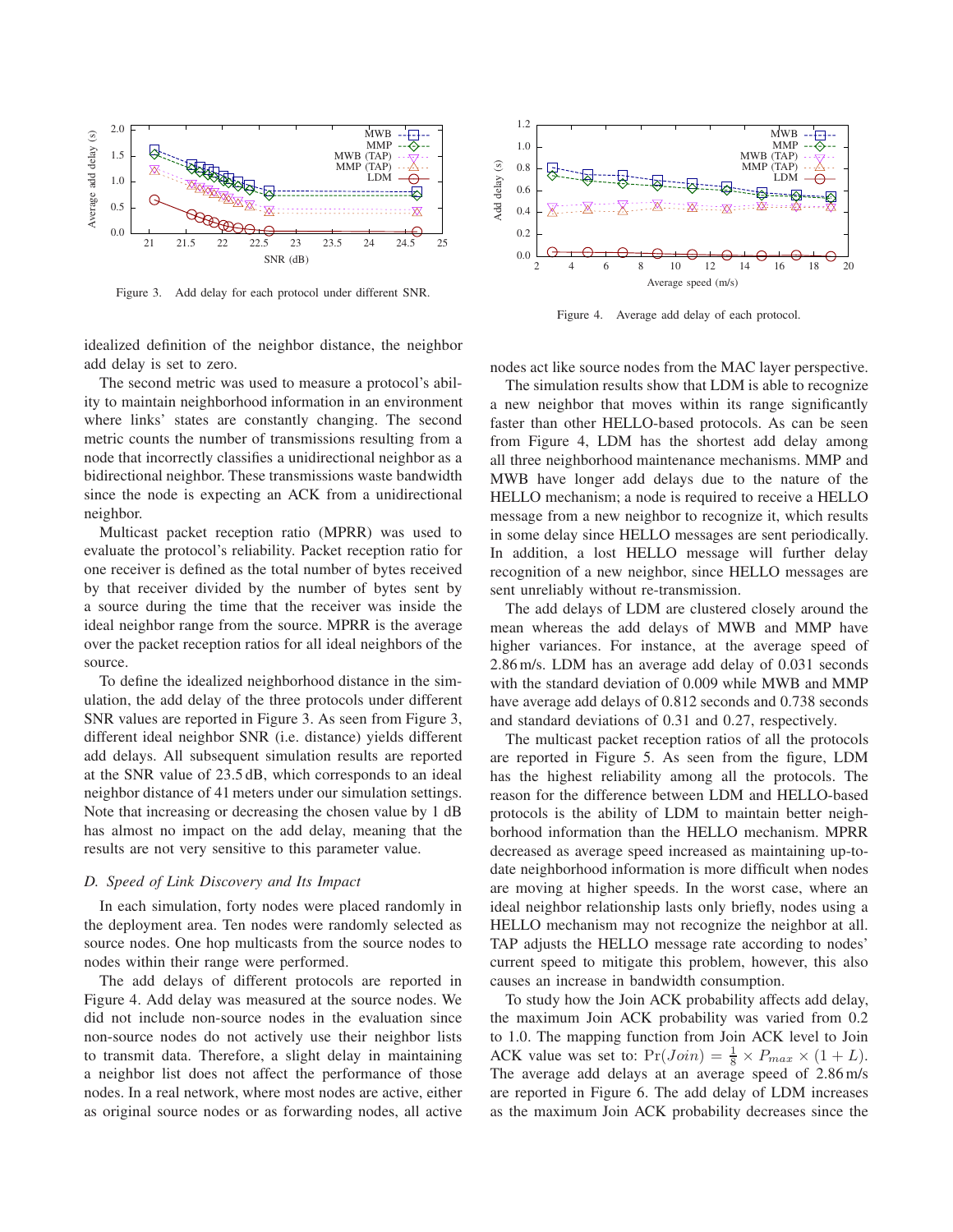

Figure 5. Multicast packet reception ratio for each protocol.



Figure 6. Add delay of LDM with different maximum Join ACK probabilities.

new node has lower probability to send a Join ACK to the source node. However, the average add delay of LDM is still significantly shorter than HELLO-based mechanisms.

### *E. Unidirectional vs. Bidirectional Links*

In this section, we demonstrate that LDM has better ability to maintain neighborhood information than the HELLO mechanisms, particularly when links' states are frequently changing. In this simulation, 600 nodes were statically placed in the deployment area. Ten nodes were randomly selected as source nodes. A link between two nodes exists if they are separated by distance smaller than 41 m. Every link is either in a bidirectional state or a unidirectional state. The duration for the unidirectional state is uniformly distributed between 0 to 1 seconds. The duration for the bidirectional state is uniformly distributed between  $t_B$  to  $t_B + 1$  seconds.

The total number of transmissions resulting from nodes that incorrectly classified neighbors as bidirectional are reported in Figure 7. Note that the y-axis is broken to better display the results. LDM has the lowest number of transmissions among all protocols. HELLO-based protocols have a higher number of false transmissions since nodes rely on HELLO messages and assume that links are bidirectional if a HELLO message is received. For instance, if a link between node A and node B is unidirectional from A to B, a HELLO message from A will be received by B. In this case, B will mistake A as a bidirectional neighbor. LDM does not assume that receiving a HELLO message from A indicates that the link is bidirectional and avoids this problem.

One possible approach to detect bidirectional neighbors

in HELLO-based protocols is for the sender to include an incoming neighbor list in all HELLO messages. This approach was briefly mentioned in [26] although, to our knowledge, no existing implementations have adopted this technique. However, even if this technique is used, the delay in recognizing unidirectional links will be significantly higher than in our approach, because it could require several HELLO periods for the receiver on the unidirectional link to accurately determine that the sender of the link cannot receive its messages.

In the course of our experiments with the HELLObased protocols, several other problems with their ability to distinguish incoming neighbors from bidirectional neighbors became apparent. First, in certain cases, the delay in recognizing a neighbor as bidirectional could be even higher than what was reported in Section IV-D. This problem arises in nodes that are not sending data (non-senders). The neighbor addition delay reported in Section IV-D was for the multicast sender, which is actually a best case for HELLObased protocols. When nodes do not send data, the only opportunity for other nodes to recognize them as incoming neighbors is through their HELLO messages. Thus, when a non-sender node first moves into the neighborhood of another node, if the other node sends its HELLO message before the non-sender node sends its HELLO message, the other node will not yet have recognized the non-sender as an incoming neighbor and so it will not include the non-sender node in its neighbor list. Thus, when the non-sender node receives the first HELLO message from the other node, it will not recognize the other node as a bidirectional neighbor. Only after the non-sender sends its HELLO message will the other node recognize the non-sender as an incoming neighbor. The other node will then include the non-sender in its neighbor list in its second HELLO message. Thus, the delay for the non-sender to recognize the other node as a bidirectional neighbor could be as high as two HELLO message periods.

A second problem arises when two sender nodes move within range of each other. At the point of first moving within range, neither node is included in the other node's neighbor set, so their reliable multicasts will not be sent to each other. Furthermore, since both nodes have frames to send, they no longer send out HELLO messages. Therefore, A only recognizes B as an incoming neighbor and B only recognizes A as an incoming neighbor (A and B hear the transmissions from each other). Since A and B only recognize each other as incoming neighbors, they will continue to not include each other in their multicasts.

To try to address one or both of these problems, three possible options are: 1) nodes can continuously send out HELLO messages, 2) HELLO information can be piggybacked onto DATA frames, or 3) nodes can assume that all links are bidirectional. Continuously sending out HELLO messages consumes more bandwidth. Piggybacking HELLO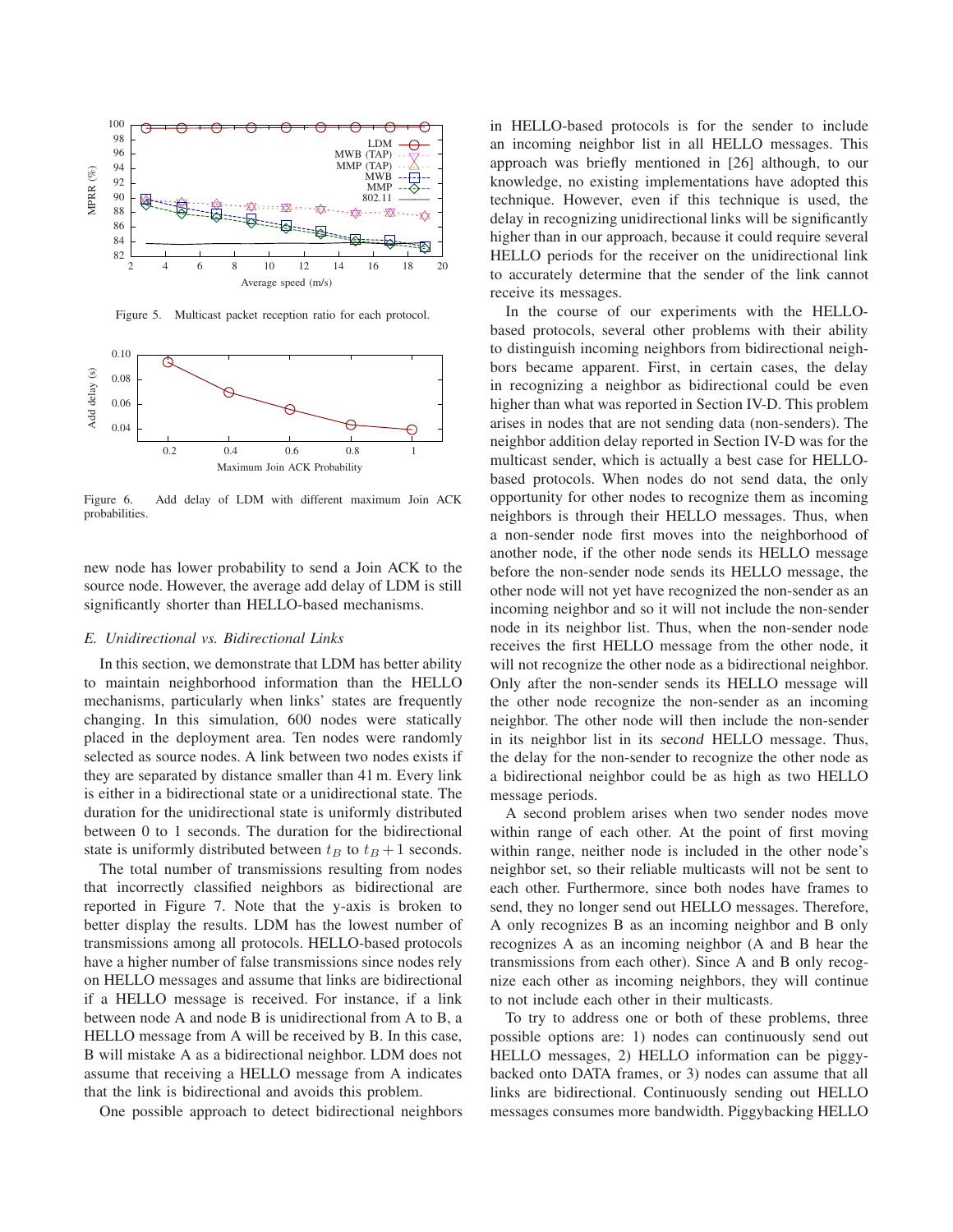

Figure 7. Total number of transmissions resulting from misclassification.

information onto DATA frames requires all nodes to operate in a promiscuous mode. Finally, assuming that all links are bidirectional will result in errors in neighbor classification [24], [17], [18]. LDM does not suffer from these problems since nodes can send join ACK to each other if the link is bidirectional. If the link is unidirectional, say from A to B, B will receive frames from A but A will not receive Join ACK from B. Thus, B will recognize A only as an incoming neighbor while A will not recognize B at all.

#### *F. Effect of the Application Traffic Model*

The objective of the simulations reported in this section is to study the effect of different application traffic models on the performance of the LDM protocol. In this simulation, each source node has an on-off application. The duration of the on state is fixed to one second. The duration of the off state is uniformly distributed between t to  $t + 1$  seconds  $(U(t, t+1))$ . For LDM protocol, a HELLO message is sent if a node has not sent any DATA frame in the last one second.

The add delay of LDM increases from 0.031 s at the off state duration  $U(1, 2)$  to 0.058 s at the off state duration  $U(4.5, 5.5)$ . Since LDM relies on an ACK from the new neighbor to recognize its presence, the new neighbor must be recognized through an explicit HELLO message during the off state. Thus, the add delay of LDM increases as the off state duration increases. However, the delay is still smaller than it would be if a traditional HELLO mechanism was used, since the new neighbor can send an ACK to the HELLO message, which allows the HELLO sender to recognize the new neighbor as a bidirectional neighbor as soon as the ACK is received.

### *G. Threshold-based Transaction*

In this simulation, we show that using frame size as a threshold for a four-way transaction results in better bandwidth utilization. In this simulation, 1000 nodes were statically placed in the deployment area. One hundred nodes were selected as source nodes. We varied the RTS threshold from 256 to 2048 bytes (LDM-threshold). The average throughput for each protocol is reported in Figure 8.

As seen from Figure 8, the RTS threshold in this case should be set to about 1664 bytes. Four-way transaction is



Figure 8. Average throughput for different protocols.



Figure 9. Transmission time used for different frame types.

useful when collision is likely. Setting the RTS threshold too low results in more transactions being protected by the RTS-CTS handshake than necessary. We note that selecting an appropriate RTS threshold depends on many factors, and thus should be left as a tunable parameter to be set by network administrators, which is the same practice recommended by the IEEE 802.11 standard for unicast frames.

#### *H. Overhead of positive acknowledgement approach*

Finally, we evaluate the overhead of a positive acknowledgement mechanism. A single source node is presented in this simulation. Varying number of receivers are placed within the transmission range of the source. The source node sends out packets at the rate of 30 Mbps. This simulation represents the best-case scenario where all receivers are within the transmission range of the source, and no contending application. The total time nodes used to transmit different frames are reported as stacked areas in Figure 9.

As seen from Figure 9, as the number of receivers increases, the total time used for transmitting control frames also increases. The total time used to transmit control frames exceeds the total time used to transmit DATA frames when more than four receivers are present. The increase in DATA transmission from 17 receivers to 18 receivers was due to the number of receivers' addresses is too large to be fitted into one transaction. In this case, the sender had to split the multicast transaction into two sub-transactions.

If a very large number of receivers are present and the multicast involves an access point and multiple receivers, an approach like the 802.11aa Block ACK can be used to reduce the overhead of the control messages.